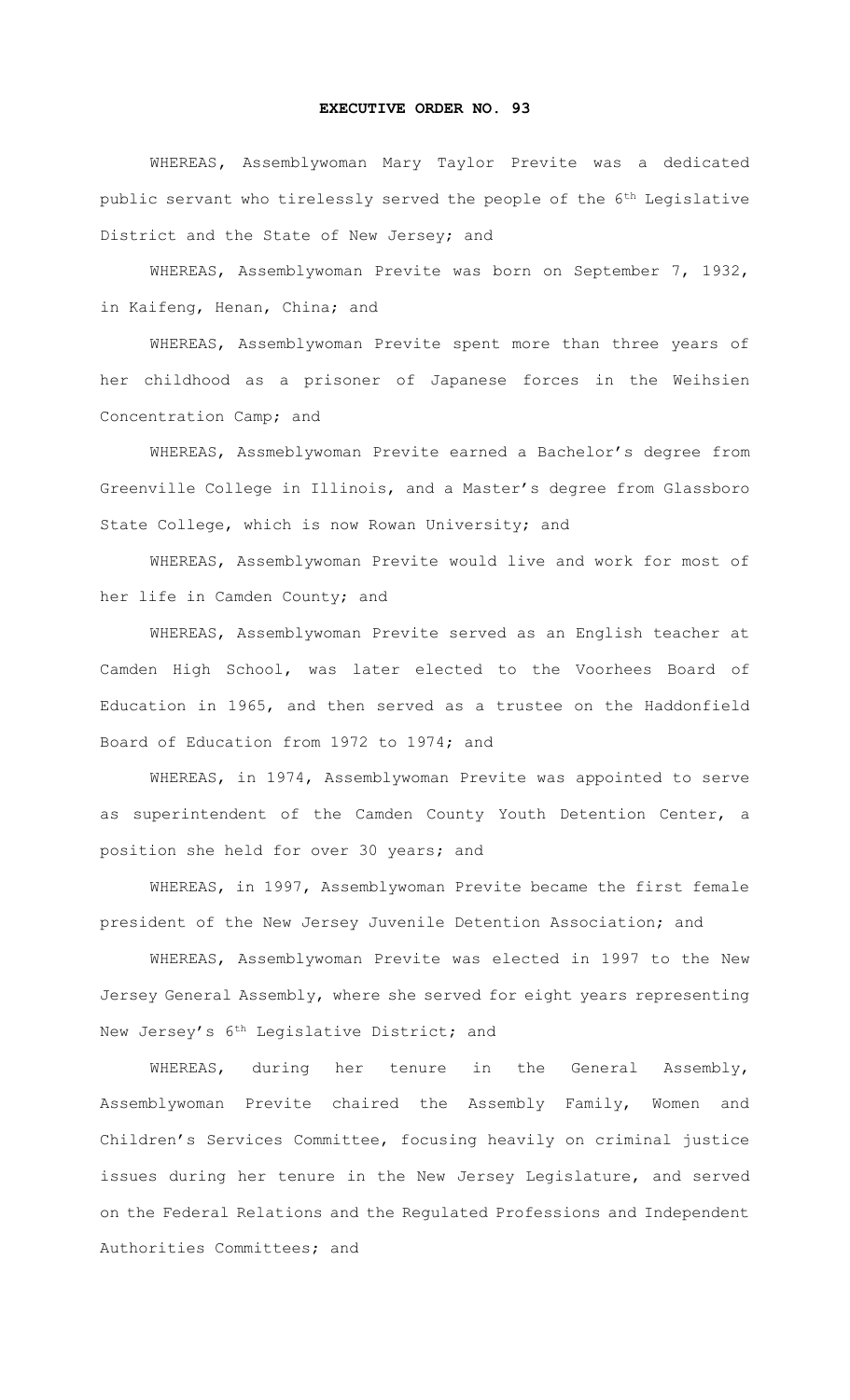WHEREAS, during her time as Chair of the Committee on Family, Women and Children's Services, Assemblywoman Previte sponsored legislation that established drug-free school zones and fought for legislation strengthening a town's ability to hold alleged drunk drivers in custody until they became sober; and

WHEREAS, Assemblywoman Previte served as a champion of children in foster care, sentencing reform, and improved prison conditions for women, tirelessly advocating for underrepresented residents in New Jersey; and

WHEREAS, following the conclusion of Assemblywoman Previte's service in the Assembly, she continued to devote her life to children and the community, speaking at schools and neighborhood groups about her time in a concentration camp; and

WHEREAS, Assemblywoman Previte worked tirelessly throughout her career to enhance poltical discourse and unite the community; and

WHEREAS, Assemblywoman Previte's presence will be sorely missed by her family, including her daughter, Alice, and two brothers, John and Herbert, her countless friends, her colleagues, and by the people of New Jersey whom she served so well; and

WHEREAS, it is with great sorrow that we mourn the passing of Assemblywoman Previte and extend our deepest sympathy to her family, friends, and colleagues; and

WHEREAS, it is appropriate to honor the exemplary character, outstanding achievements, and cherished memory of Assemblywoman Previte and to mark her passing;

NOW, THEREFORE, I, PHILIP D. MURPHY, Governor of the State of New Jersey, by virtue of the authority vested in me by the Constitution and by the Statutes of this State, do hereby ORDER and DIRECT:

1. The flag of the United States of America and the flag of New Jersey shall be flown at half-staff at all State departments,

2